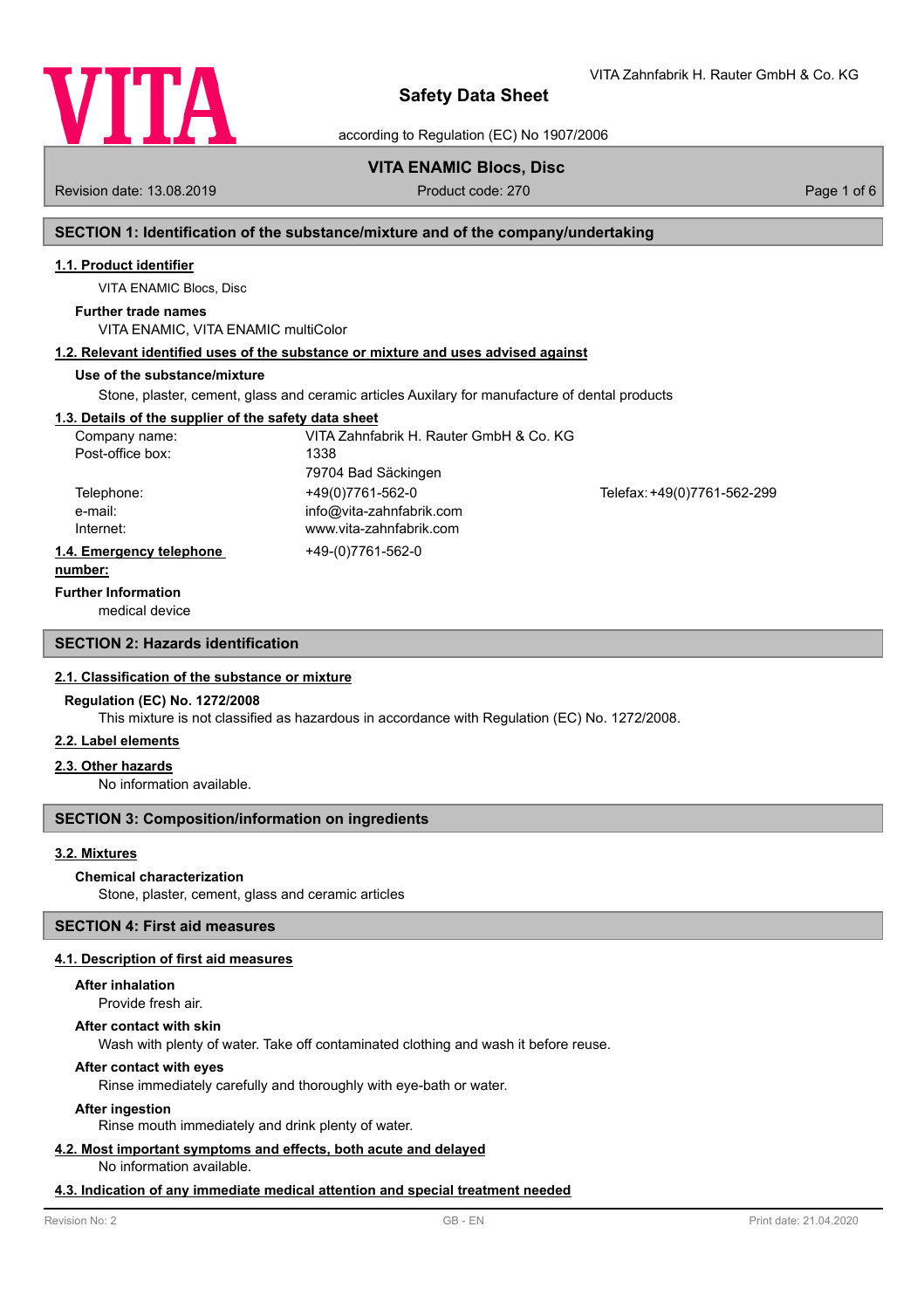

according to Regulation (EC) No 1907/2006

## **VITA ENAMIC Blocs, Disc**

Revision date: 13.08.2019 **Product code: 270** Product code: 270 **Page 2 of 6** Page 2 of 6

Treat symptomatically.

## **SECTION 5: Firefighting measures**

### **5.1. Extinguishing media**

#### **Suitable extinguishing media**

Co-ordinate fire-fighting measures to the fire surroundings.

#### **5.2. Special hazards arising from the substance or mixture**

Non-flammable.

### **5.3. Advice for firefighters**

In case of fire: Wear self-contained breathing apparatus.

#### **Additional information**

Collect contaminated fire extinguishing water separately. Do not allow entering drains or surface water.

### **SECTION 6: Accidental release measures**

#### **6.1. Personal precautions, protective equipment and emergency procedures**

Avoid dust formation. Do not breathe dust.

### **6.2. Environmental precautions**

Do not allow to enter into surface water or drains.

### **6.3. Methods and material for containment and cleaning up**

Take up mechanically. Treat the recovered material as prescribed in the section on waste disposal.

### **6.4. Reference to other sections**

Safe handling: see section 7 Personal protection equipment: see section 8 Disposal: see section 13

## **SECTION 7: Handling and storage**

## **7.1. Precautions for safe handling**

#### **Advice on safe handling**

No special measures are necessary.

#### **Advice on protection against fire and explosion**

No special fire protection measures are necessary.

#### **7.2. Conditions for safe storage, including any incompatibilities**

### **Requirements for storage rooms and vessels**

Keep container tightly closed.

#### **Hints on joint storage**

No special measures are necessary.

#### **7.3. Specific end use(s)**

Stone, plaster, cement, glass and ceramic articles Auxilary for manufacture of dental products

### **SECTION 8: Exposure controls/personal protection**

## **8.1. Control parameters**

#### **8.2. Exposure controls**

#### **Protective and hygiene measures**

Take off contaminated clothing. Wash hands before breaks and after work. When using do not eat, drink, smoke, sniff.

#### **Eye/face protection**

Wear eye protection/face protection.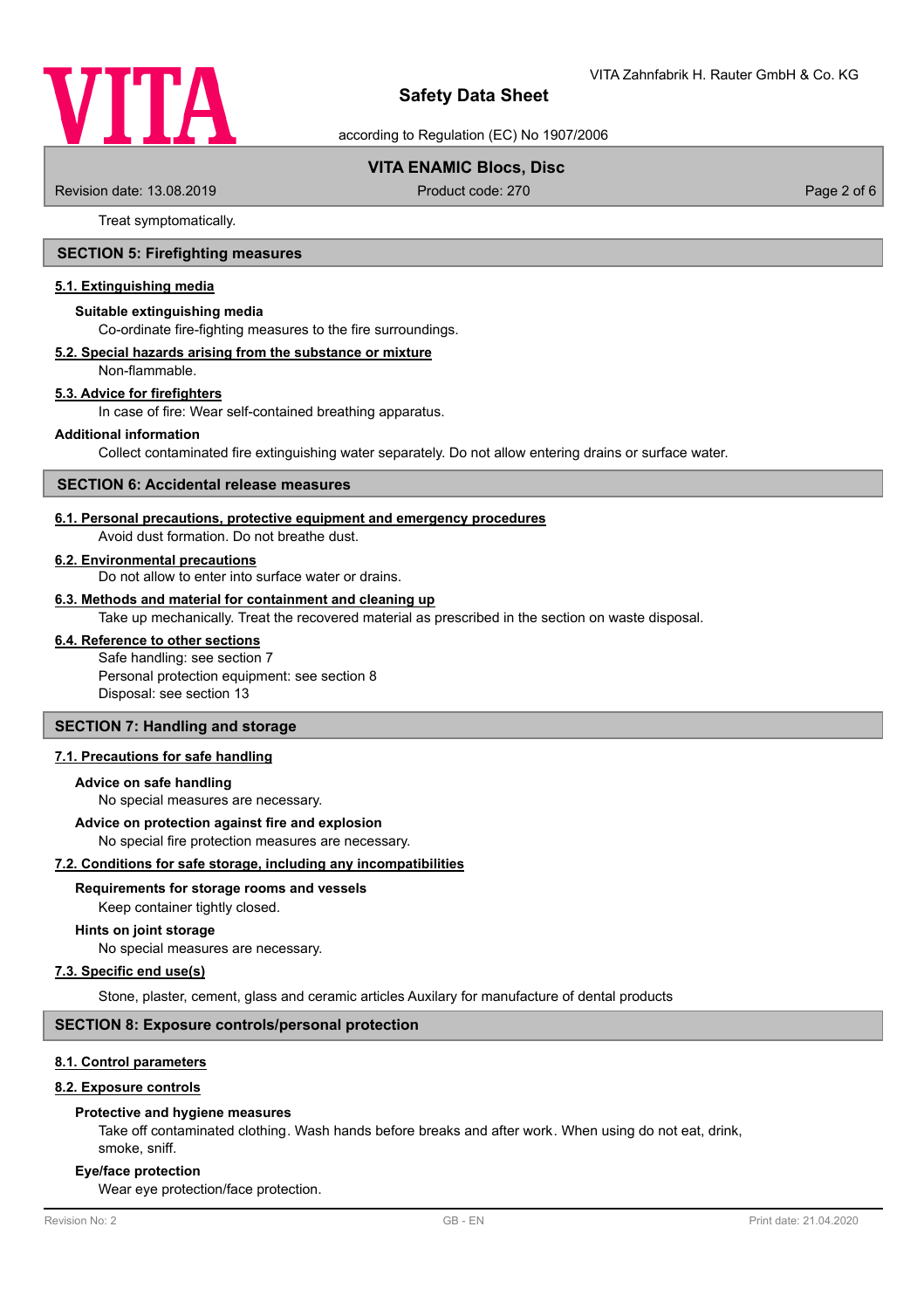

according to Regulation (EC) No 1907/2006

## **VITA ENAMIC Blocs, Disc**

Revision date: 13.08.2019 **Product code: 270** Product code: 270 **Page 3 of 6** Page 3 of 6

## **Hand protection**

When handling with chemical substances, protective gloves must be worn with the CE-label including the four control digits. The quality of the protective gloves resistant to chemicals must be chosen as a function of the specific working place concentration and quantity of hazardous substances. For special purposes, it is recommended to check the resistance to chemicals of the protective gloves mentioned above together with the supplier of these gloves.

### **Skin protection**

Use of protective clothing.

### **Respiratory protection**

In case of inadequate ventilation wear respiratory protection. Do not breathe dust. Provide adequate ventilation as well as local exhaustion at critical locations.

### **SECTION 9: Physical and chemical properties**

### **9.1. Information on basic physical and chemical properties**

| Physical state:<br>Colour:                                    | solid     |                           |
|---------------------------------------------------------------|-----------|---------------------------|
| Odour:                                                        | odourless |                           |
| pH-Value:                                                     |           | not determined            |
| Changes in the physical state                                 |           |                           |
| Melting point:                                                |           | not determined            |
| Initial boiling point and boiling range:                      |           | ?                         |
| Flash point:                                                  |           | $\overline{\phantom{0}}$  |
| Flammability                                                  |           |                           |
| Solid:                                                        |           | not determined            |
| Gas:                                                          |           | not applicable            |
| <b>Explosive properties</b><br>The product is not: Explosive. |           |                           |
| Lower explosion limits:                                       |           | not determined            |
| Upper explosion limits:                                       |           | not determined            |
| <b>Auto-ignition temperature</b>                              |           |                           |
| Solid:                                                        |           | not determined            |
| Gas:                                                          |           | not applicable            |
| Decomposition temperature:                                    |           | not determined            |
| <b>Oxidizing properties</b><br>Not oxidising.                 |           |                           |
| Vapour pressure:<br>(at 50 $°C$ )                             |           | <=1100 hPa                |
| Density:                                                      |           | 2,00000 g/cm <sup>3</sup> |
| Water solubility:                                             |           | No                        |
| Solubility in other solvents<br>not determined                |           |                           |
| Partition coefficient:                                        |           | not determined            |
| Vapour density:                                               |           | not determined            |
| Evaporation rate:                                             |           | not determined            |
| 9.2. Other information                                        |           |                           |
| Solid content:                                                |           | 0,0%                      |
|                                                               |           |                           |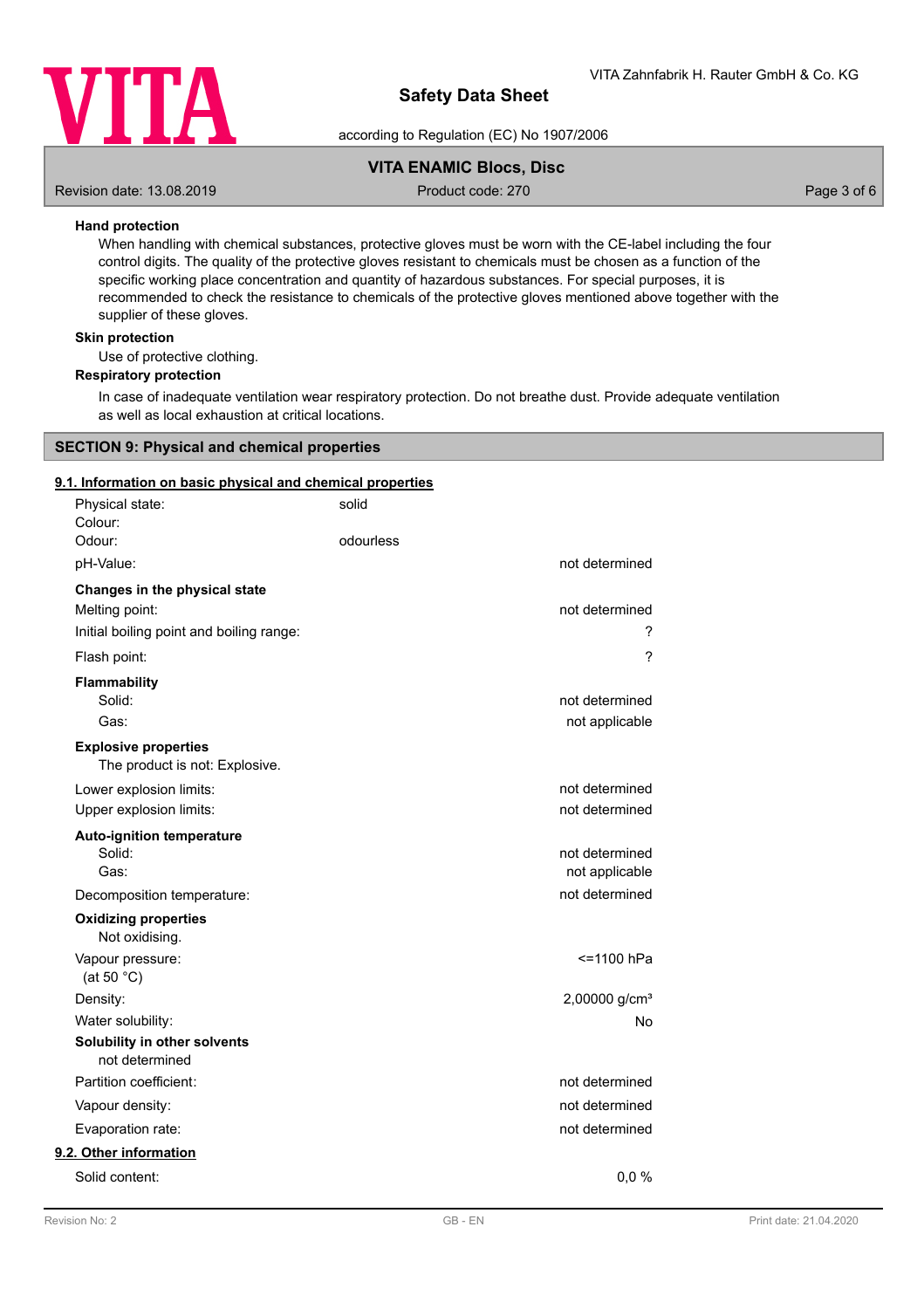

according to Regulation (EC) No 1907/2006

## **VITA ENAMIC Blocs, Disc**

Revision date: 13.08.2019 **Product code: 270** Product code: 270 **Page 4 of 6** Page 4 of 6

### **SECTION 10: Stability and reactivity**

### **10.1. Reactivity**

No hazardous reaction when handled and stored according to provisions.

### **10.2. Chemical stability**

The product is stable under storage at normal ambient temperatures.

#### **10.3. Possibility of hazardous reactions**

No known hazardous reactions.

### **10.4. Conditions to avoid**

none

## **10.5. Incompatible materials**

No information available.

#### **10.6. Hazardous decomposition products**

No known hazardous decomposition products.

## **SECTION 11: Toxicological information**

## **11.1. Information on toxicological effects**

### **Acute toxicity**

Based on available data, the classification criteria are not met.

#### **Irritation and corrosivity**

Based on available data, the classification criteria are not met.

#### **Sensitising effects**

Based on available data, the classification criteria are not met.

### **Carcinogenic/mutagenic/toxic effects for reproduction**

Based on available data, the classification criteria are not met.

#### **STOT-single exposure**

Based on available data, the classification criteria are not met.

#### **STOT-repeated exposure**

Based on available data, the classification criteria are not met.

## **Aspiration hazard**

Based on available data, the classification criteria are not met.

#### **Additional information on tests**

The mixture is classified as not hazardous according to regulation (EC) No 1272/2008 [CLP].

### **SECTION 12: Ecological information**

#### **12.1. Toxicity**

### The product is not: Ecotoxic.

**12.2. Persistence and degradability**

The product has not been tested.

### **12.3. Bioaccumulative potential**

The product has not been tested.

## **12.4. Mobility in soil**

The product has not been tested.

## **12.5. Results of PBT and vPvB assessment**

The product has not been tested.

### **12.6. Other adverse effects**

No information available.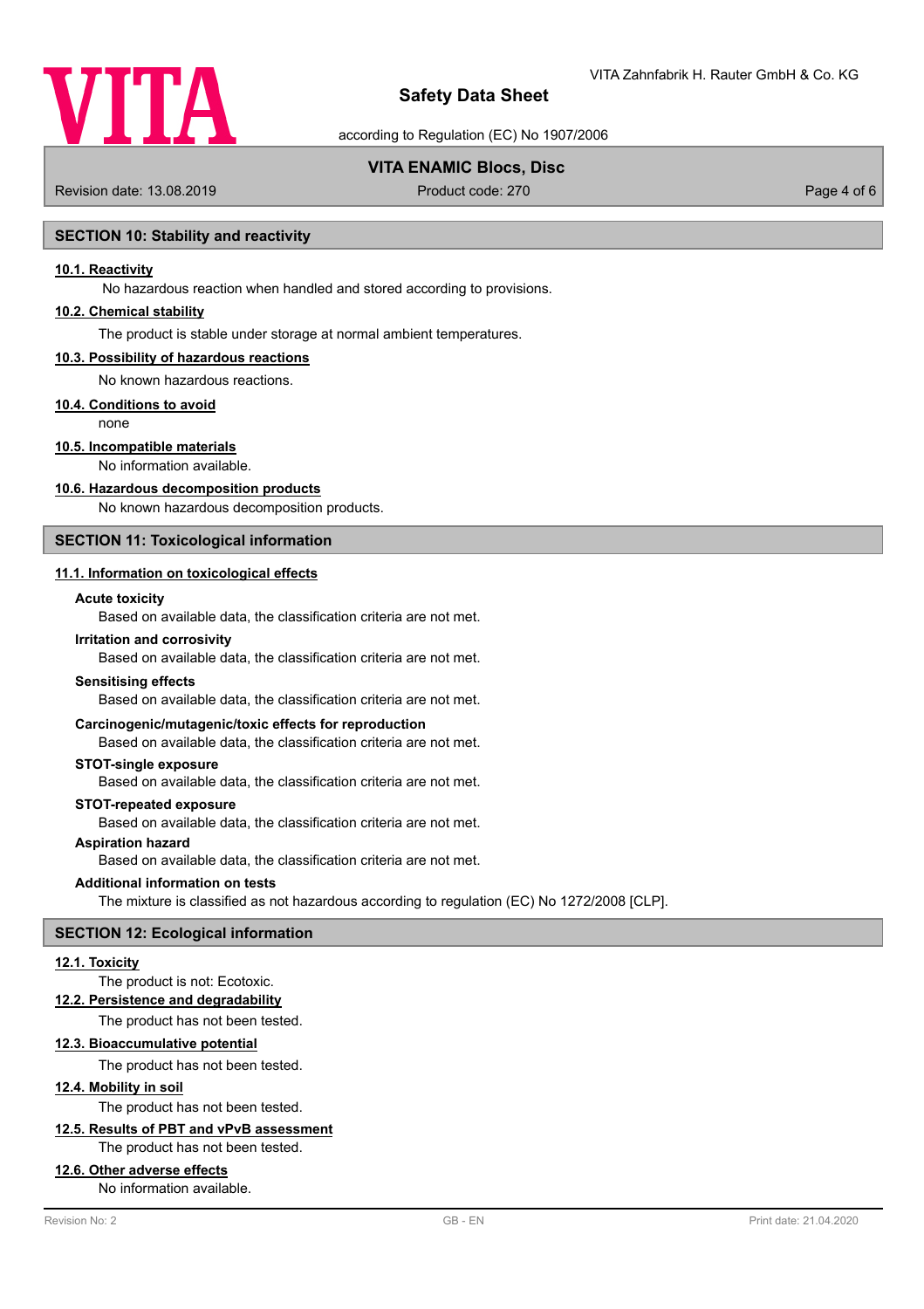

according to Regulation (EC) No 1907/2006

## **VITA ENAMIC Blocs, Disc**

Revision date: 13.08.2019 **Product code: 270** Product code: 270 **Page 5 of 6** Page 5 of 6

### **Further information**

Avoid release to the environment.

## **SECTION 13: Disposal considerations**

### **13.1. Waste treatment methods**

### **Disposal recommendations**

Do not allow to enter into surface water or drains. Dispose of waste according to applicable legislation.

### **Contaminated packaging**

Wash with plenty of water. Completely emptied packages can be recycled.

|  |  |  |  | <b>SECTION 14: Transport information</b> |
|--|--|--|--|------------------------------------------|
|--|--|--|--|------------------------------------------|

| Land transport (ADR/RID)                                                 |                                                                                                      |                        |
|--------------------------------------------------------------------------|------------------------------------------------------------------------------------------------------|------------------------|
| 14.1. UN number:                                                         | No dangerous good in sense of this transport regulation.                                             |                        |
| 14.2. UN proper shipping name:                                           | No dangerous good in sense of this transport regulation.                                             |                        |
| 14.3. Transport hazard class(es):                                        | No dangerous good in sense of this transport regulation.                                             |                        |
| 14.4. Packing group:                                                     | No dangerous good in sense of this transport regulation.                                             |                        |
| Inland waterways transport (ADN)                                         |                                                                                                      |                        |
| 14.1. UN number:                                                         | No dangerous good in sense of this transport regulation.                                             |                        |
| 14.2. UN proper shipping name:                                           | No dangerous good in sense of this transport regulation.                                             |                        |
| 14.3. Transport hazard class(es):                                        | No dangerous good in sense of this transport regulation.                                             |                        |
| 14.4. Packing group:                                                     | No dangerous good in sense of this transport regulation.                                             |                        |
| <b>Marine transport (IMDG)</b>                                           |                                                                                                      |                        |
| 14.1. UN number:                                                         | No dangerous good in sense of this transport regulation.                                             |                        |
| 14.2. UN proper shipping name:                                           | No dangerous good in sense of this transport regulation.                                             |                        |
| 14.3. Transport hazard class(es):                                        | No dangerous good in sense of this transport regulation.                                             |                        |
| 14.4. Packing group:                                                     | No dangerous good in sense of this transport regulation.                                             |                        |
| Air transport (ICAO-TI/IATA-DGR)                                         |                                                                                                      |                        |
| 14.1. UN number:                                                         | No dangerous good in sense of this transport regulation.                                             |                        |
| 14.2. UN proper shipping name:                                           | No dangerous good in sense of this transport regulation.                                             |                        |
| 14.3. Transport hazard class(es):                                        | No dangerous good in sense of this transport regulation.                                             |                        |
| 14.4. Packing group:                                                     | No dangerous good in sense of this transport regulation.                                             |                        |
| 14.5. Environmental hazards                                              |                                                                                                      |                        |
| <b>ENVIRONMENTALLY HAZARDOUS:</b>                                        | no                                                                                                   |                        |
| 14.6. Special precautions for user                                       |                                                                                                      |                        |
| No information available.                                                |                                                                                                      |                        |
| 14.7. Transport in bulk according to Annex II of Marpol and the IBC Code |                                                                                                      |                        |
| not applicable                                                           |                                                                                                      |                        |
| <b>SECTION 15: Regulatory information</b>                                |                                                                                                      |                        |
|                                                                          | 15.1. Safety, health and environmental regulations/legislation specific for the substance or mixture |                        |
| EU regulatory information                                                |                                                                                                      |                        |
| Information according to 2012/18/EU<br>(SEVESO III):                     | Not subject to 2012/18/EU (SEVESO III)                                                               |                        |
| National regulatory information                                          |                                                                                                      |                        |
| Water hazard class (D):                                                  | - - non-hazardous to water                                                                           |                        |
| Revision No: 2                                                           | GB-EN                                                                                                | Print date: 21.04.2020 |